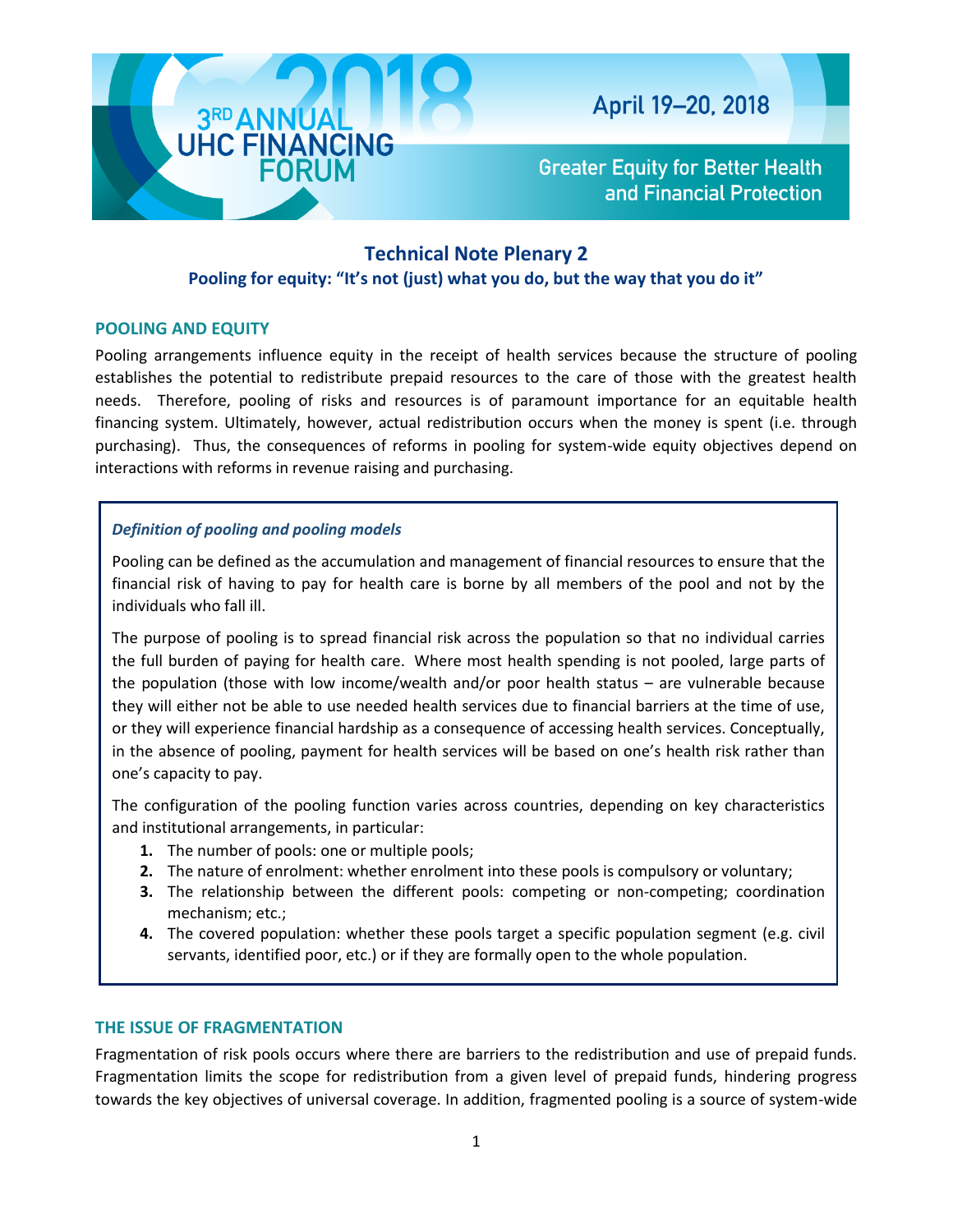inefficiency when it leads to duplication of administrative costs and dilution of the potential benefits from the use of strategic purchasing to support changes at the provider level.

Fragmentation leads to inequity when there are:

- Differences in eligibility across pools (or ineligibility /exclusion) related to factors likely to exacerbate existing social inequalities, particularly employment status, which may be magnified when the different pools entail differences in entitlements, unless these are justified by differences in needs;
- Differences in per capita public spending across pools i.e. domestic general government revenue or donor funds – (whether in the context of decentralization or explicit insurance schemes) unless justified by differences in needs;
- Differences in levels of per capita spending across pools (unless justified by differences in needs), particularly where different pools are also associated with different provider networks, such that better-funded pools may result in higher salaries/incomes for providers that serve them;
- Within financing schemes, differences in per capita allocations from higher to lower autonomous, administrative units unless justified by differences in needs or the availability of funds from other sources;
- Within schemes or pools, differences in allocations of funds across diseases that are not justified by differences in needs or the availability of funds from other sources.

## **MAIN CAUSES OF FRAGMENTATION**

It is important to note that pooling is not restricted to insurance funds, but also addresses central or decentralized levels of government with general tax revenues collected and spent on health services. Health systems are often characterized by fragmentation in risk pools, but many countries have mechanisms to mitigate this. The main identified causes of fragmentation in risk pools are:

#### *Geographical fragmentation*

General revenue may be allocated to regions, districts, counties, etc. using some form of resource allocation formula that may include an equalization objective to compensate poorer regions with less tax-generation capacity. If sub-national units have autonomy to decide how much to allocate across sectors and there is no further re-allocation within health, the result may be unequal levels of public spending on health per capita across regions, as in many countries of the former USSR and the recent devolution reform in Kenya. Geographic fragmentation may also arise with area-based health insurance pools where political economy factors limit potential for reallocation across funds, as in Bosnia and Herzegovina, with similar consequences, (i.e. inequalities in levels of per capita public spending on health). In other contexts, fragmentation arising from the existence of multiple insurance funds may be offset by government redistribution policies that allow all funds to offer the same benefit package at about the same level of per capita funding. This is reflected, for example, in the greater level of health insurance subsidies provided by China's central government to its poorer provinces, or the subsidies that the Japanese government provides to its 1,800 municipality-operated citizen's health insurance funds. Similarly, many higher-income countries that use multiple competing social health insurance funds (e.g. Germany, the Netherlands, Czech Republic) manage fragmentation through a risk equalization mechanism among these funds (pooling across the pools) and have achieved positive equity outcomes as a result.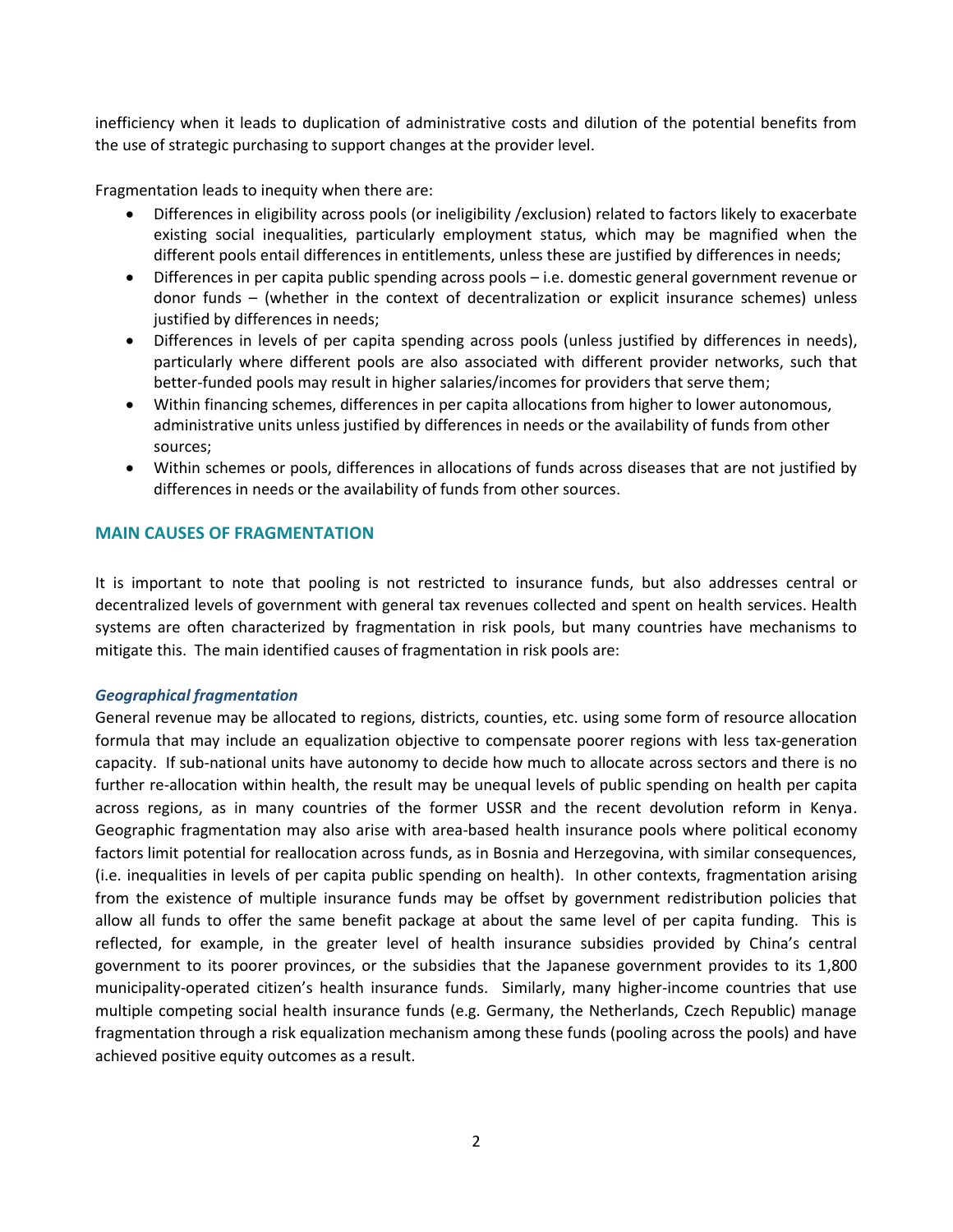#### *Population segmentation*

For many low- and middle-income countries, perhaps the most important form of fragmentation, and a major driver of inequity, has been the establishment of different financing/coverage systems for different socioeconomic groups. In its most common form, this is typified by the existence of a relatively well-funded social health insurance system for formal sector workers including civil servants (though they sometimes benefit from a separate scheme), and relatively less generous general revenue funded services for the informal sector and the poor, as has been historically documented as the problem of *segmentation* in some Latin American systems, but also exists elsewhere, such as in Thailand. In such contexts, pools, and their relative level of funding, are effectively driven by an individual's employment status rather than by need, and the resultant health financing architecture has been a major driver of inequity – directly contrary to the goal of Universal Health Coverage. Very few countries have been able to unify these pools into a common system with common benefits, though Turkey is a notable exception. Instead, countries such as Mexico, Peru and Thailand have taken the path of establishing explicit non-contributory coverage pools for the poor or the entire informal sector population, and then gradually raising the level of budget funding, and benefit entitlements, closer to that of the formal sector social health insurance program. Still, fragmentation-driven inequity across schemes remains.

#### *Fragmentation of funding flows*

Fragmentation through disease control programs occurs where funds for specific health programs and services – from both domestic and international sources – are managed in separate pools and fund "their" interventions through mechanisms different from the rest of the system.

## **CHALLENGES LINKED TO DEFRAGMENTATION**

The corollary of the observation that fragmentation may be bad for equity is that defragmentation (reducing the number of pools by combining them) should improve equity, by expanding the potential for cross subsidy and by allowing for some kinds of efficiency gains.

However, efforts to reduce fragmentation in pooling face two types of challenges:

- 1. In many cases, there are strong political limitations that constrain country actions to reduce fragmentation, i.e. it is not feasible to implement. This is because such actions – and especially merging existing schemes – may require a "big bang" decision involving high-level political action (e.g. an act of Parliament). It is therefore politically sensitive, not to say politically challenging given strong vested interests in the status quo, and may not be feasible in the short term. When it is not possible to engineer this political solution, it is possible to address inequities arising from fragmented pools through other compensatory mechanisms.
- 2. Even where it is possible to reduce fragmentation, such action alone is not sufficient for improving equity. This is because pool structure only sets the *potential* for redistribution; actual redistribution happens when the money is spent (i.e. purchasing). In turn, two types of additional actions are needed to ensure pro-poor results: (i) aligning provider payment reforms with the pooling reforms; and (ii) addressing supply-side service availability inequities and demand-side barriers that may differentially limit use by the poor.